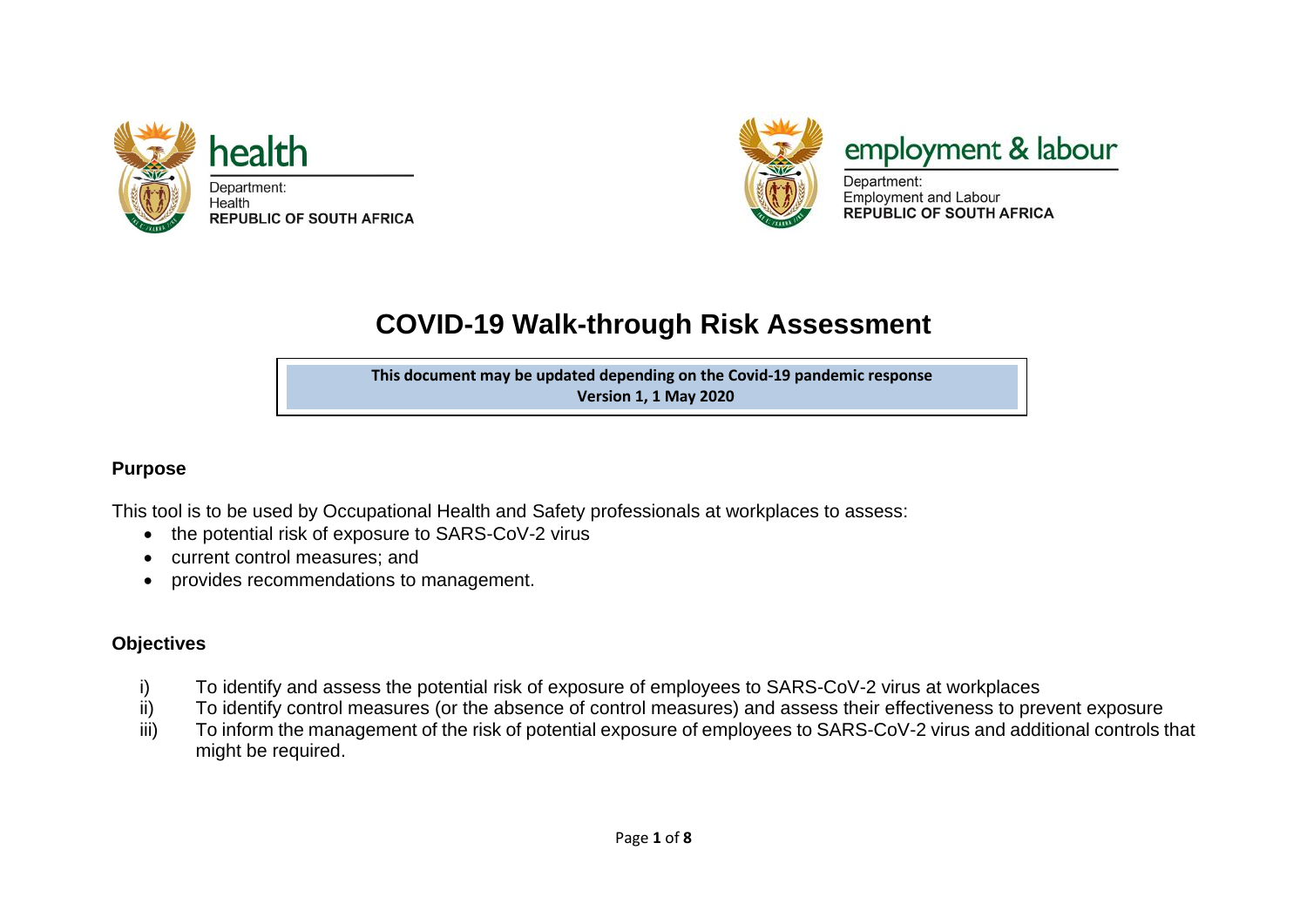## **Guidance note**

Anticipated high exposure areas that will need immediate assessment, then others that will require assessment, less urgently include the following areas:

- 1. Entry points to the workplace
- 2. Change house facilities
- 3. On-site canteen and similar dining areas
- 4. Waiting areas
- 5. Gathering places
- 6. Etc.

| <b>COVID-19 Walk-through risk assessment</b> |          |                                    |                |           |  |  |  |  |
|----------------------------------------------|----------|------------------------------------|----------------|-----------|--|--|--|--|
| Site:                                        | Sector*: | Date:                              |                |           |  |  |  |  |
| Department:                                  |          | <b>Risk Assessor:</b>              | Name & Surname | Signature |  |  |  |  |
| Work Area/s:                                 |          | <b>Employer Representative:</b>    | Name & Surname | Signature |  |  |  |  |
| Occupations in Area:                         |          | Health & Safety<br>Representative: | Name & Surname | Signature |  |  |  |  |

**\*Mining, Agriculture, Fishing, Forestry, Manufacturing, Service**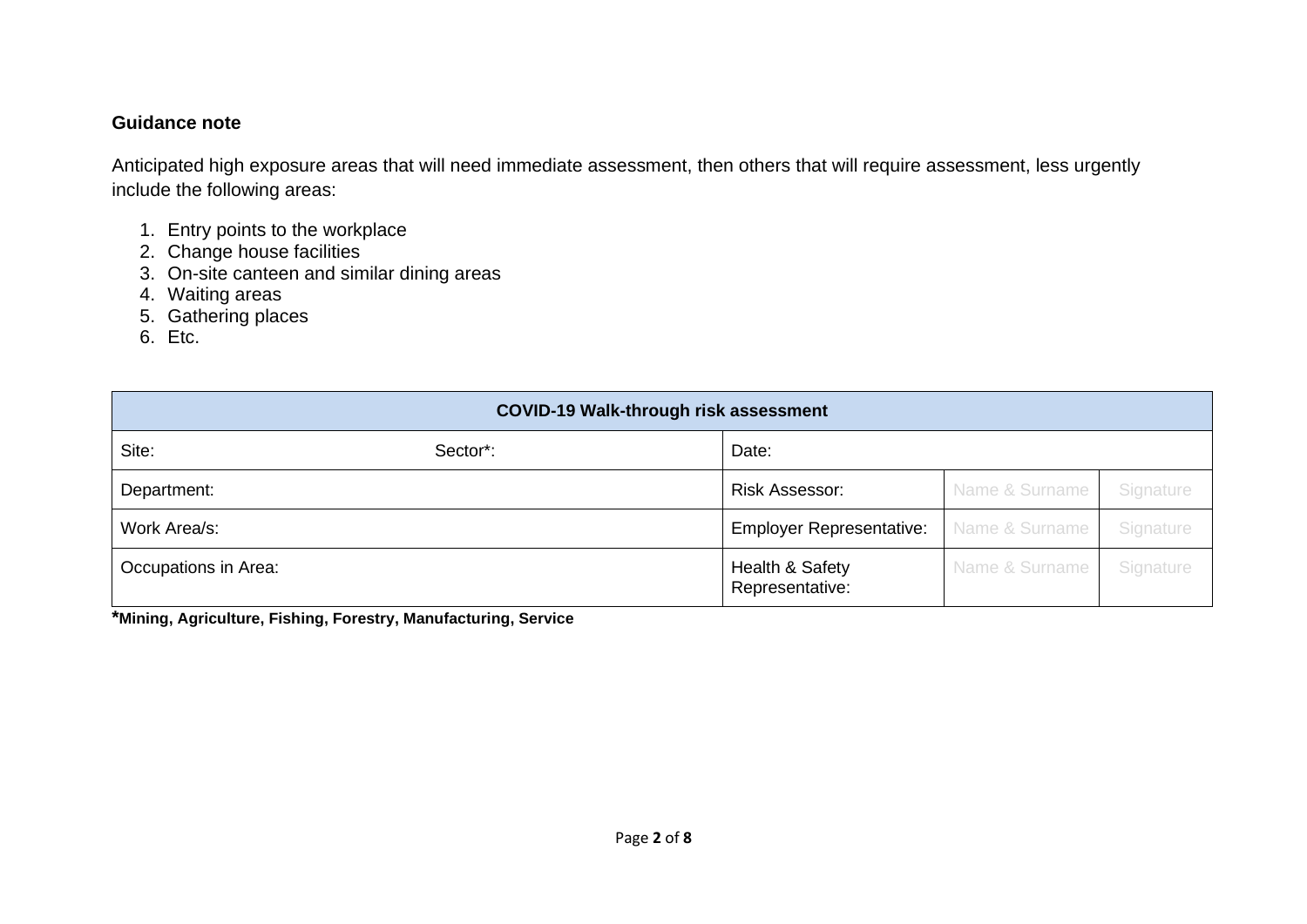| COVID-19 Walk-through risk assessment summary of non-compliance |                |                       |                       |          |  |  |  |  |  |
|-----------------------------------------------------------------|----------------|-----------------------|-----------------------|----------|--|--|--|--|--|
| Requirement                                                     | <b>Finding</b> | <b>Recommendation</b> | Responsible<br>person | Due date |  |  |  |  |  |
|                                                                 |                |                       |                       |          |  |  |  |  |  |
|                                                                 |                |                       |                       |          |  |  |  |  |  |
|                                                                 |                |                       |                       |          |  |  |  |  |  |

| <b>No</b> | <b>Requirement</b>                                                   |     | <b>Status</b> |           | <b>Comments</b> |
|-----------|----------------------------------------------------------------------|-----|---------------|-----------|-----------------|
|           |                                                                      | Yes | No            | <b>NA</b> |                 |
| 1.        | <b>Basic education &amp; awareness campaigns</b>                     |     |               |           |                 |
| 1.1       | Staff COVID-19 education/communication programme                     |     |               |           |                 |
| 1.2       | Contractor staff COVID-19 education/communication programme          |     |               |           |                 |
| 1.3       | PPE donning and doffing training programme                           |     |               |           |                 |
| 1.4       | Health status self-monitoring and reporting /or questionnaire for    |     |               |           |                 |
|           | employees                                                            |     |               |           |                 |
|           |                                                                      |     |               |           |                 |
| 2.        | Hygiene / cleaning measures                                          |     |               |           |                 |
| 2.1       | Work surfaces are decontaminated with appropriate disinfectants at   |     |               |           |                 |
|           | appropriate intervals                                                |     |               |           |                 |
| 2.2       | Equipment are decontaminated before and after use                    |     |               |           |                 |
| 2.3       | Hand washing basin is present (located near room exit)               |     |               |           |                 |
| 2.4       | Soap and paper towel or once off use material towel available at     |     |               |           |                 |
|           | handwashing basin                                                    |     |               |           |                 |
| 2.5       | Hand washing procedure is done, on entering the workplace, after     |     |               |           |                 |
|           | removing PPE, and before leaving the workplace) and at various       |     |               |           |                 |
|           | other times during the course of the day e.g. use of ablutions, etc. |     |               |           |                 |
| 2.6       | There is a procedure for surface decontamination and spills          |     |               |           |                 |
| 2.7       | Spill kits are provided and maintained (only where required)         |     |               |           |                 |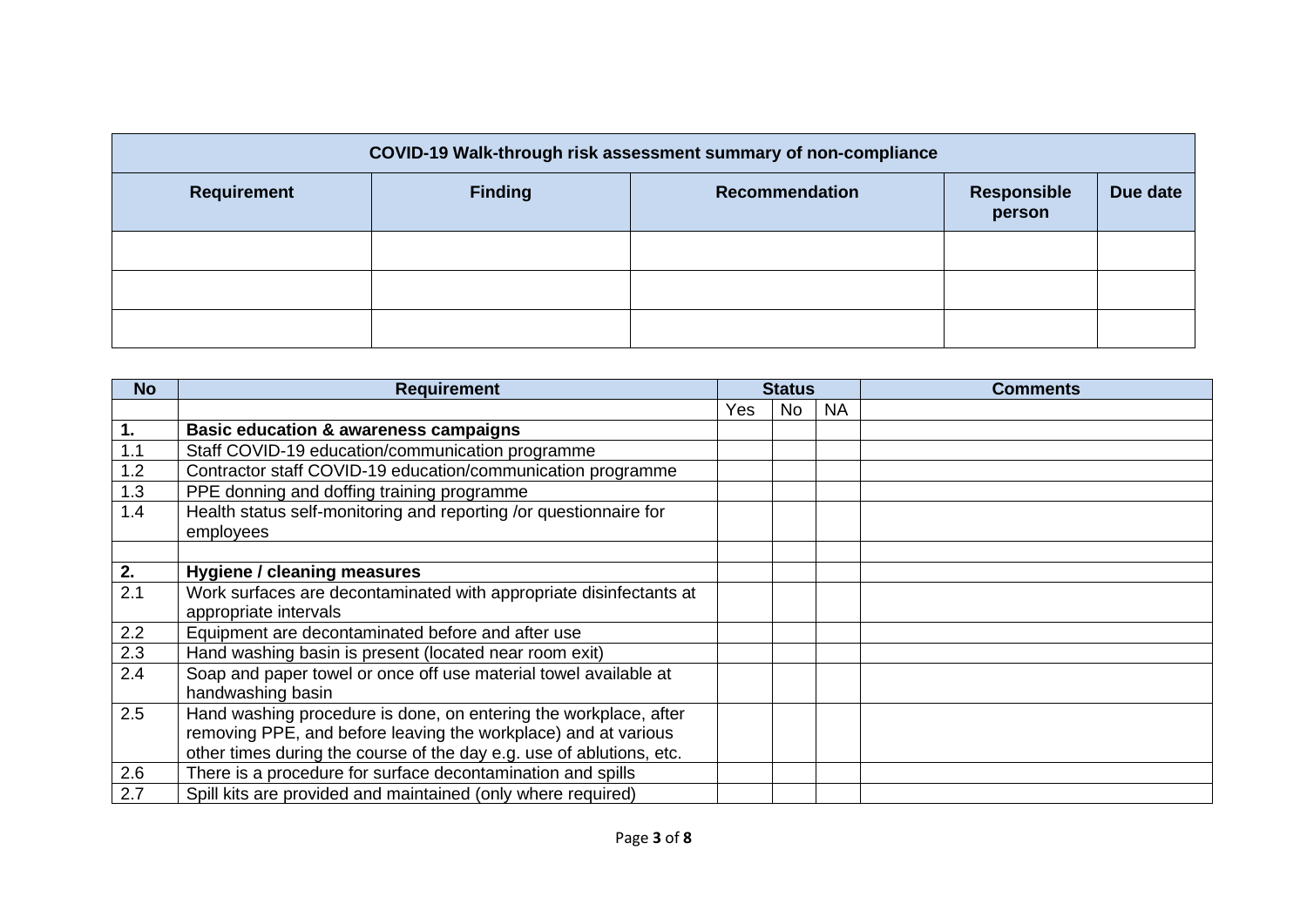| <b>No</b>        | <b>Requirement</b>                                                    |     | <b>Status</b> |           | <b>Comments</b> |
|------------------|-----------------------------------------------------------------------|-----|---------------|-----------|-----------------|
|                  |                                                                       | Yes | <b>No</b>     | <b>NA</b> |                 |
| 2.8              | Additional sanitation facilities (e.g. hand sanitizers, etc.) at door |     |               |           |                 |
|                  | entrances and at or close to workstations                             |     |               |           |                 |
|                  |                                                                       |     |               |           |                 |
| 3.               | Reduce physical contact (social distancing)                           |     |               |           |                 |
| $\overline{3.1}$ | Facility access and visitation is limited or restricted               |     |               |           |                 |
| $\overline{3.2}$ | Limit crowds or gatherings (e.g. large groups >10 or groups in        |     |               |           |                 |
|                  | restricted spaces)                                                    |     |               |           |                 |
| 3.3              | Discourage physical contact of employees (e.g. handshakes, hugs)      |     |               |           |                 |
| 3.4              | Closure of communal areas (e.g. gyms)                                 |     |               |           |                 |
| $\overline{3.5}$ | Scatter diners to sit 1.5 metre distance from each other while dining |     |               |           |                 |
|                  | and sitting face-to-face is not allowed. Separate utensils and        |     |               |           |                 |
|                  | frequently disinfect                                                  |     |               |           |                 |
| 3.6              | Eliminate frequent contact of communal surfaces where possible        |     |               |           |                 |
|                  | (e.g. leave doors open only where possible)                           |     |               |           |                 |
| 3.7              | Stagger tea and lunch breaks to limit employee groupings              |     |               |           |                 |
| 3.8              | Working places rearranged to ensure maximum distance between          |     |               |           |                 |
|                  | employees                                                             |     |               |           |                 |
| 3.9              | No clustering at or in elevators. Elevators not to carry more people  |     |               |           |                 |
|                  | than is considered safe under the current COVID-19 conditions. Be     |     |               |           |                 |
|                  | aware of contact points in elevators                                  |     |               |           |                 |
| 3.10             | Employees, contractors and visitors entering the facility/workplace   |     |               |           |                 |
|                  | are screened for COVID-19 symptoms                                    |     |               |           |                 |
| 3.11             | Employees, contractors and visitors entering the facility who screen  |     |               |           |                 |
|                  | positive for COVID-19 symptoms are immediately provided with          |     |               |           |                 |
|                  | 'patient' masks                                                       |     |               |           |                 |
| 3.12             | Persons under investigation (PUIs) are chaperoned to the next point   |     |               |           |                 |
|                  | at the workplace and preferably, a cordoned-off walkway (or at least  |     |               |           |                 |
|                  | marked walkway) is present directing the PUI to the next point at the |     |               |           |                 |
|                  | workplace                                                             |     |               |           |                 |
| 3.13             | An isolation zone is provided for PUIs and the isolation zone allows  |     |               |           |                 |
|                  | for 1.5 metre spacing, presence of barriers, etc.                     |     |               |           |                 |
|                  |                                                                       |     |               |           |                 |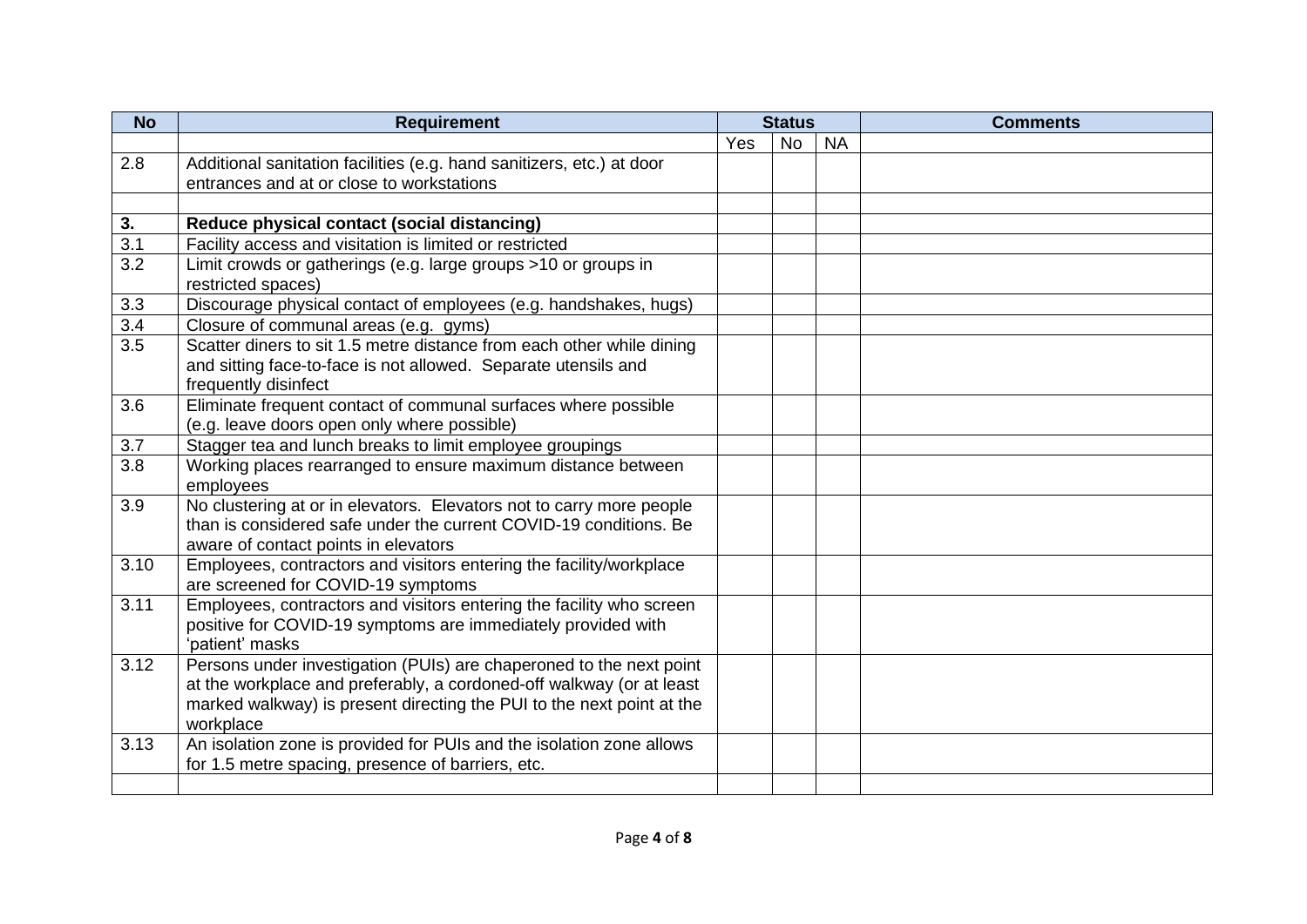| <b>No</b>        | <b>Requirement</b>                                                        |     | <b>Status</b> |           | <b>Comments</b> |
|------------------|---------------------------------------------------------------------------|-----|---------------|-----------|-----------------|
|                  |                                                                           | Yes | <b>No</b>     | <b>NA</b> |                 |
| 4.               | <b>Engineering control measures</b>                                       |     |               |           |                 |
| $\overline{4.1}$ | Mechanical ventilation is in working order (inward flow, not              |     |               |           |                 |
|                  | recirculated to other areas of building, HEPA filtered when               |     |               |           |                 |
|                  | reconditioned and recirculated in any workplace, exhausted air            |     |               |           |                 |
|                  | discharged through HEPA filters). Environments that require positive      |     |               |           |                 |
|                  | pressure may only be allowed where possible and where required            |     |               |           |                 |
|                  | without the contamination of other environments                           |     |               |           |                 |
| 4.2              | Biosafety Cabinets are used for specified procedures. (Only where         |     |               |           |                 |
|                  | required)                                                                 |     |               |           |                 |
| 4.3              | Biosafety Cabinets (Class I to III) are present and in good working       |     |               |           |                 |
|                  | order (incl. serviced and validated in last 6/12 months. (Only where      |     |               |           |                 |
|                  | required)                                                                 |     |               |           |                 |
| 4.3              | Sufficient air changes and indoor air quality of an acceptable            |     |               |           |                 |
|                  | standard is permissible and acceptable and the responsibility of          |     |               |           |                 |
|                  | employer to maintain                                                      |     |               |           |                 |
| 4.4              | Physical barriers / screens as a barrier between personnel and            |     |               |           |                 |
|                  | visitors                                                                  |     |               |           |                 |
| 4.5              | If air-conditioning must be used, disable re-circulation of internal air. |     |               |           |                 |
|                  | Weekly clean/disinfect/replace key components and filters                 |     |               |           |                 |
|                  | And when required, disinfect the internal side of ducting using           |     |               |           |                 |
|                  | acceptable engineering methods                                            |     |               |           |                 |
|                  |                                                                           |     |               |           |                 |
| 5.               | <b>Administrative controls</b>                                            |     |               |           |                 |
| 5.1              | Reliable and sustainable source for procurement of key components,        |     |               |           |                 |
|                  | including PPE                                                             |     |               |           |                 |
| 5.2              | Adequate supplies of PPE, sanitary materials and cleaning products        |     |               |           |                 |
|                  | Procedures are in place for personnel to self-check and/or                |     |               |           |                 |
|                  | supervisors and colleagues to verify that all relevant PPE is used by     |     |               |           |                 |
|                  | personnel during all shifts (e.g. checklists, briefing sessions etc.)     |     |               |           |                 |
| 5.3              | Emergency communication plans are current and in place                    |     |               |           |                 |
| 5.4              | Access to psychological support services                                  |     |               |           |                 |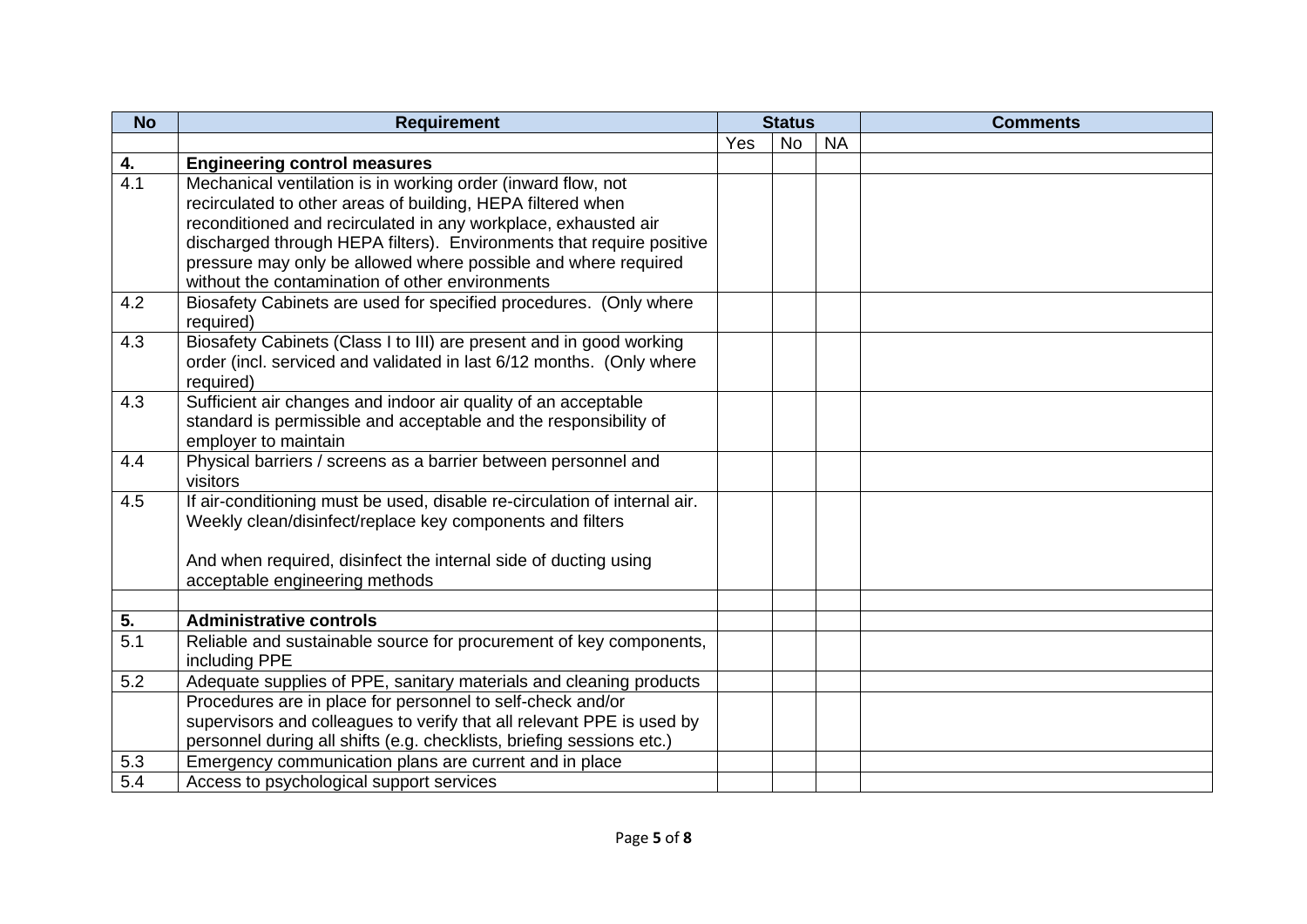| <b>No</b>        | <b>Requirement</b>                                                     | <b>Status</b> |           |           | <b>Comments</b> |
|------------------|------------------------------------------------------------------------|---------------|-----------|-----------|-----------------|
|                  |                                                                        | Yes           | <b>No</b> | <b>NA</b> |                 |
| 5.5              | Fatigue management plan and controls are in place                      |               |           |           |                 |
| 5.6              | Is the COVID-19 Infection, Prevention and Control Guidelines for       |               |           |           |                 |
|                  | South Africa available, and explained to employees                     |               |           |           |                 |
| 6.               | <b>Personal Protective Equipment</b>                                   |               |           |           |                 |
| $\overline{6.1}$ | PPE is selected based on a documented risk assessment, and             |               |           |           |                 |
|                  | should meet the minimum recommendations without using excessive        |               |           |           |                 |
|                  | PPE for the setting/task                                               |               |           |           |                 |
| 6.2              | PPE must be available in the appropriate sizes for every employee      |               |           |           |                 |
|                  | or person/contractor visiting the workplace                            |               |           |           |                 |
| 6.3              | Disposable gloves                                                      |               |           |           |                 |
| 6.4              | Disposable plastic apron (only where required)                         |               |           |           |                 |
| 6.5              | Closed shoes, non-slip soles and shoe covers (only where required)     |               |           |           |                 |
| 6.6              | Eye protection (goggles/face shield or visors)                         |               |           |           |                 |
| 6.7              | Respiratory protection (an acceptable material face masks that offers  |               |           |           |                 |
|                  | very efficient protection / FFP2/N95 or better respirators - FFP2 and  |               |           |           |                 |
|                  | N95 generally left to the health care and similar types of work        |               |           |           |                 |
|                  | environments that may require that level of protection - i.e. for high |               |           |           |                 |
|                  | risk situations e.g. aerosol-generating procedures and surgical        |               |           |           |                 |
|                  | masks for infectious persons)                                          |               |           |           |                 |
|                  |                                                                        |               |           |           |                 |
|                  | Extreme care should be taken when choosing a mask or respirator to     |               |           |           |                 |
|                  | use insofar as it relates to the working environment                   |               |           |           |                 |
| 6.8              | Each employee has been supplied with a minimum of two cloth            |               |           |           |                 |
|                  | masks.                                                                 |               |           |           |                 |
|                  | Only to be used in identified and clearly marked environments          |               |           |           |                 |
| 6.9              | PPE is consistently and properly worn when required                    |               |           |           |                 |
| 6.10             | PPE is regular inspected, maintained and replaced, as necessary        |               |           |           |                 |
| 6.11             | PPE is properly disposed of, as applicable, to avoid contamination of  |               |           |           |                 |
|                  | self, others, or the environment                                       |               |           |           |                 |
| 6.12             | PPE is properly removed, cleaned, and stored or disposed of, as        |               |           |           |                 |
|                  | applicable, to avoid contamination of self, others, or the environment |               |           |           |                 |
|                  |                                                                        |               |           |           |                 |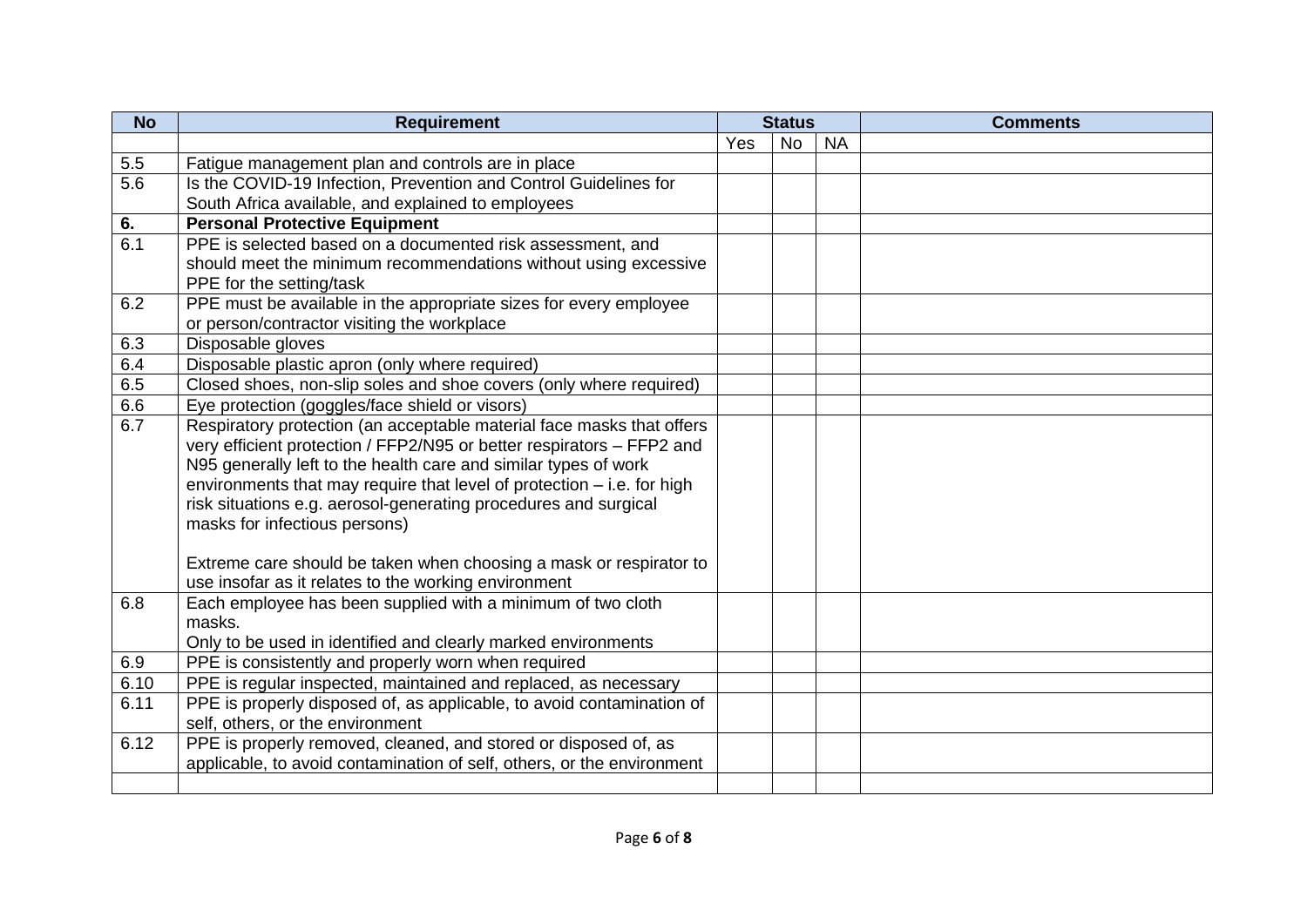| <b>No</b> | <b>Requirement</b>                                                    |     | <b>Status</b> |           | <b>Comments</b> |
|-----------|-----------------------------------------------------------------------|-----|---------------|-----------|-----------------|
|           |                                                                       | Yes | <b>No</b>     | <b>NA</b> |                 |
| 6.13      | Documented respiratory fitment programme that includes fit testing,   |     |               |           |                 |
|           | training, and medical assessments                                     |     |               |           |                 |
| 6.14      | Facial hair (clean shaving) policy for areas where respirators are    |     |               |           |                 |
|           | mandatory                                                             |     |               |           |                 |
| 6.14      | PPE provided free of charge to employees                              |     |               |           |                 |
|           |                                                                       |     |               |           |                 |
| 7.        | Safe work practices                                                   |     |               |           |                 |
| 7.1       | Biosafety laboratory practices (BSL 3) are available and adopted.     |     |               |           |                 |
|           | (only where required)                                                 |     |               |           |                 |
| 7.2       | Eating, drinking, application of cosmetics and smoking in testing     |     |               |           |                 |
|           | facility / workplace (whichever is applicable) is prohibited          |     |               |           |                 |
| 7.3       | No storage of food or drink or personal items (coats, bags) in work   |     |               |           |                 |
|           | area                                                                  |     |               |           |                 |
| 7.4       | Materials (pens, pencils, gum, etc.) is not placed in the mouth while |     |               |           |                 |
|           | in the laboratory or clinical setting                                 |     |               |           |                 |
| 7.5       | Cuts/broken skin is covered before entering the laboratory            |     |               |           |                 |
| 7.6       | Jewelry is covered (must not affect integrity of gloves) or removed   |     |               |           |                 |
|           | before entering any workplace where it is required                    |     |               |           |                 |
| 7.7       | Mobile electronic devices kept in areas where they cannot be          |     |               |           |                 |
|           | contaminated, if not decontaminated frequently                        |     |               |           |                 |
| 7.8       | Mobile electronic devices are decontaminated frequently               |     |               |           |                 |
| 7.9       | Laboratory doors are kept closed (and biohazardous signage is         |     |               |           |                 |
|           | displayed) - where required                                           |     |               |           |                 |
| 7.10      | Workplaces and working areas rearranged to ensure maximum             |     |               |           |                 |
|           | distance between employees                                            |     |               |           |                 |
|           |                                                                       |     |               |           |                 |
| 8.        | <b>Waste management</b>                                               |     |               |           |                 |
| 8.1       | Waste management policy and contract with service provider            |     |               |           |                 |
| 8.2       | Waste management contractor complies with occupational health         |     |               |           |                 |
|           | and safety requirements for their employees                           |     |               |           |                 |
| 8.3       | Records of waste removal, destruction, and treatment available        |     |               |           |                 |
|           |                                                                       |     |               |           |                 |